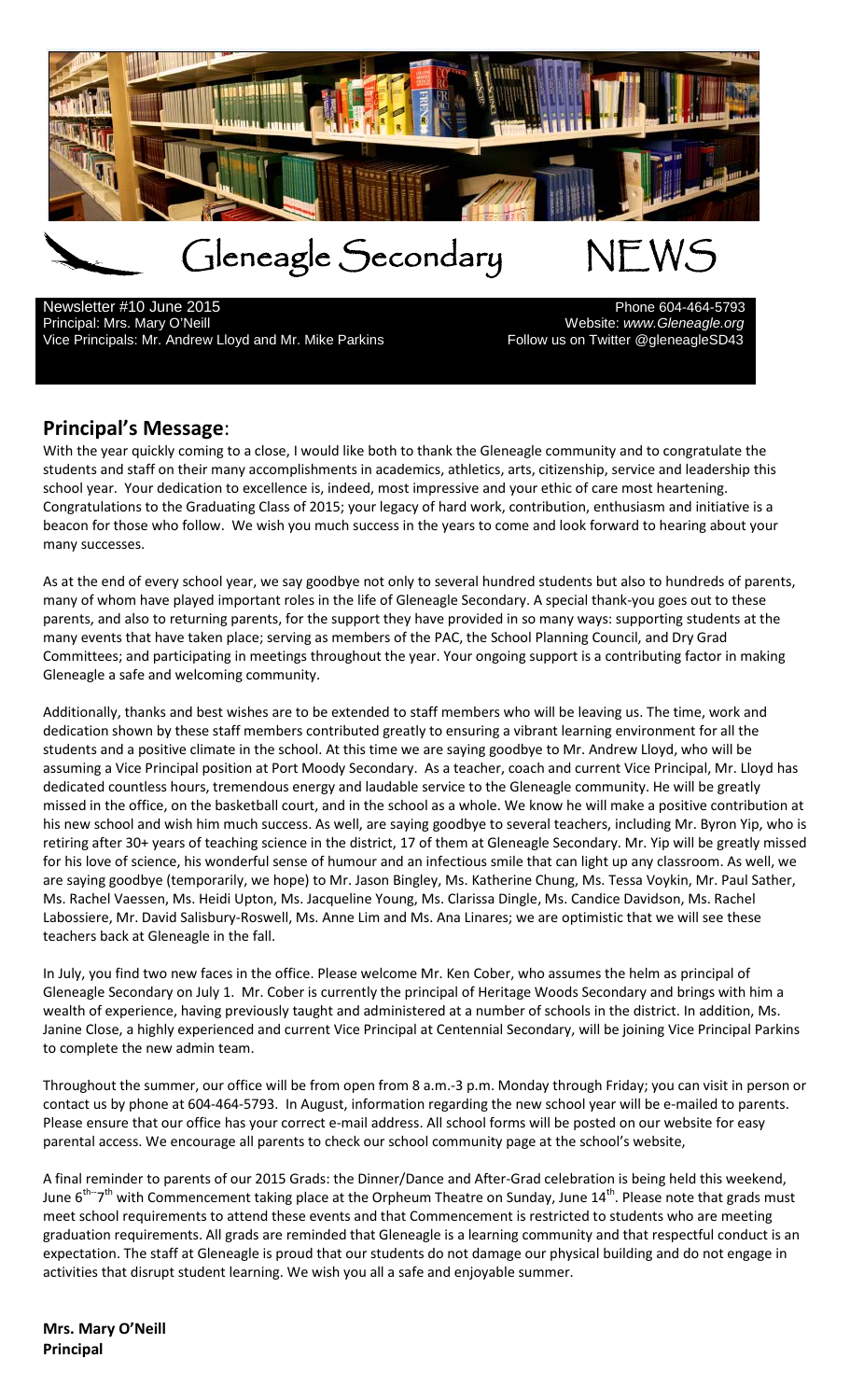# **Important Student News**

#### **Grade 12 Graduation Transitions**

Exit Interviews took place on April 23<sup>rd</sup>. Grade 12s are reminded that BOTH the GT assignments and the exit interview must be complete to gain the 4 required GT credits for graduation. Please email Ms. Horvath [\(jhorvath@sd43.bc.ca\)](mailto:jhorvath@sd43.bc.ca) if you have any questions.

Grade 9, 10 & 11s - Daily Physical Activity (DPA) entries on the GT website will be assessed as of June 8<sup>th</sup> and feedback will be included on the final report card. Please email Ms. Horvath [\(jhorvath@sd43.bc.ca\)](mailto:jhorvath@sd43.bc.ca) if you have any questions.

# **Math Department**

The Math Department would like to congratulate all students who participated in the Canadian and American Mathematics competitions during this school year. We are proud of numerous successes that many of the contestants achieved in these competitions. We have successfully celebrated students' achievements on May 29, 2015 at the Gleneagle Math Contest Award Night. We hope students' enthusiasm and willingness to challenge their problem solving skills continues next year. Registration for the year 2015/16 Math competitions will begin in September 2015. Listen to the Talon Talk at the start of the next school year to hear Mrs. Savovic's announcements about the registration dates, followed by Mr. Tootian's announcements of the start dates for the Math Contest Club activities, captainship, and preparations. The new registration information package will be posted on Ms. Savovic's website: <http://my43.sd43.bc.ca/schools/Gleneagle/Classes/nsavovic/default.aspx> by August 2015.

### **2015 District #43 Coquitlam Centre Student Art Show**

Gleneagle art students displayed their artwork again this year at the Coquitlam Centre student art show this month. This School District #43 student art show included a variety of drawings, paintings, photos, graphics, and mixed media from grade nine to grade twelve students.

Scholarship applicants are grade 12 students who will be continuing their art studies at a post-secondary institution in September. Each participating school may submit up to three scholarship applicants for these awards. All three Gleneagle scholarship applicants won awards this year. Sara Kim was awarded the Coquitlam Centre scholarship for our school; Daisy Liu won the Hedy Pothorn Memorial award for an innovative female artist and Henna Chon was given the Don Portelance Award.

All three students will be continuing their art studies at the post-secondary level this September. Sara Kim and Daisy Liu will be attending Emily Carr University and Henna Chon has been accepted to the School of Visual Arts in New York, the School of Art Institute of Chicago, and Emily Carr University of Art & Design

Congratulations to these scholarship students and to all art student whose work was featured at the Coquitlam Centre Student Art Show this year.

# **Yearbooks**

Only a limited supply of yearbooks left available to purchase. If you or your son/daughter would like to purchase one please stop by the office & order a yearbook.



Our Gleneagle Golf Team won the Fraser Valley Championship in convincing fashion to bring home a banner for our school. We were led by the indomitable Henry Lee who had the lowest individual score in the tournament. The other impressive members of our championship squad are AJ Ewart, Isaac Lee and Riley Baynton. Next stop is the Provincial Championships in Port Alberni.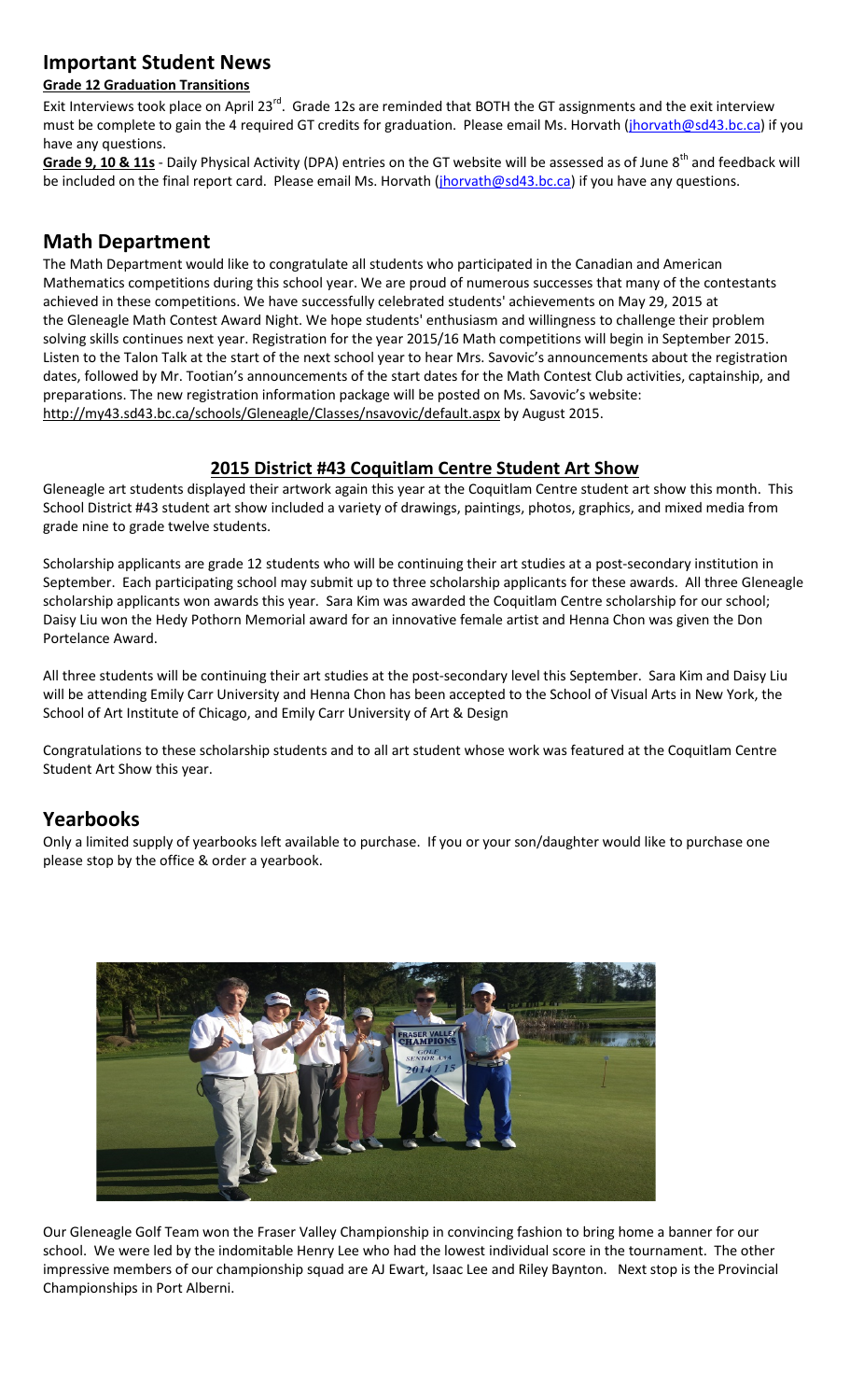## **Outstanding Fees and Assessments**

Now is the time to clear up all outstanding fees and assessments. This includes library fines and books, uniforms, athletic fees, activity fees, grad fees, textbooks, workbooks, etc. Please clear this up to avoid delay in yearbook distribution and year end sign out.



Mountain Meadows Elementary School with their Gleneagle Secondary big buddies on May 14. Chef Abbinante did a fantastic job hosting the group for a baking lesson.



#### **Year End Concert** Wednesday June 10, 2015 7:00 pm in the MPR/Theatre Tickets \$2/Students & Seniors \$5/Adults

Come and enjoy a fantastic concert featuring a variety of music from our award winning music program!



JumpstArt students spent the day on the lovely UBC campus in one of the most iconic buildings in BC: Arthur Erikson's Museum of Anthropology. Students learned about the rich and vibrant cultures of First Nations peoples of BC through a guided tour of the museum's stunning collection. After lunch in the long house of the Haida Village outside the museum, the class took a walking tour of the campus itself. There was art, architecture, culture, blooms, sunshine and birdsong. What a great day!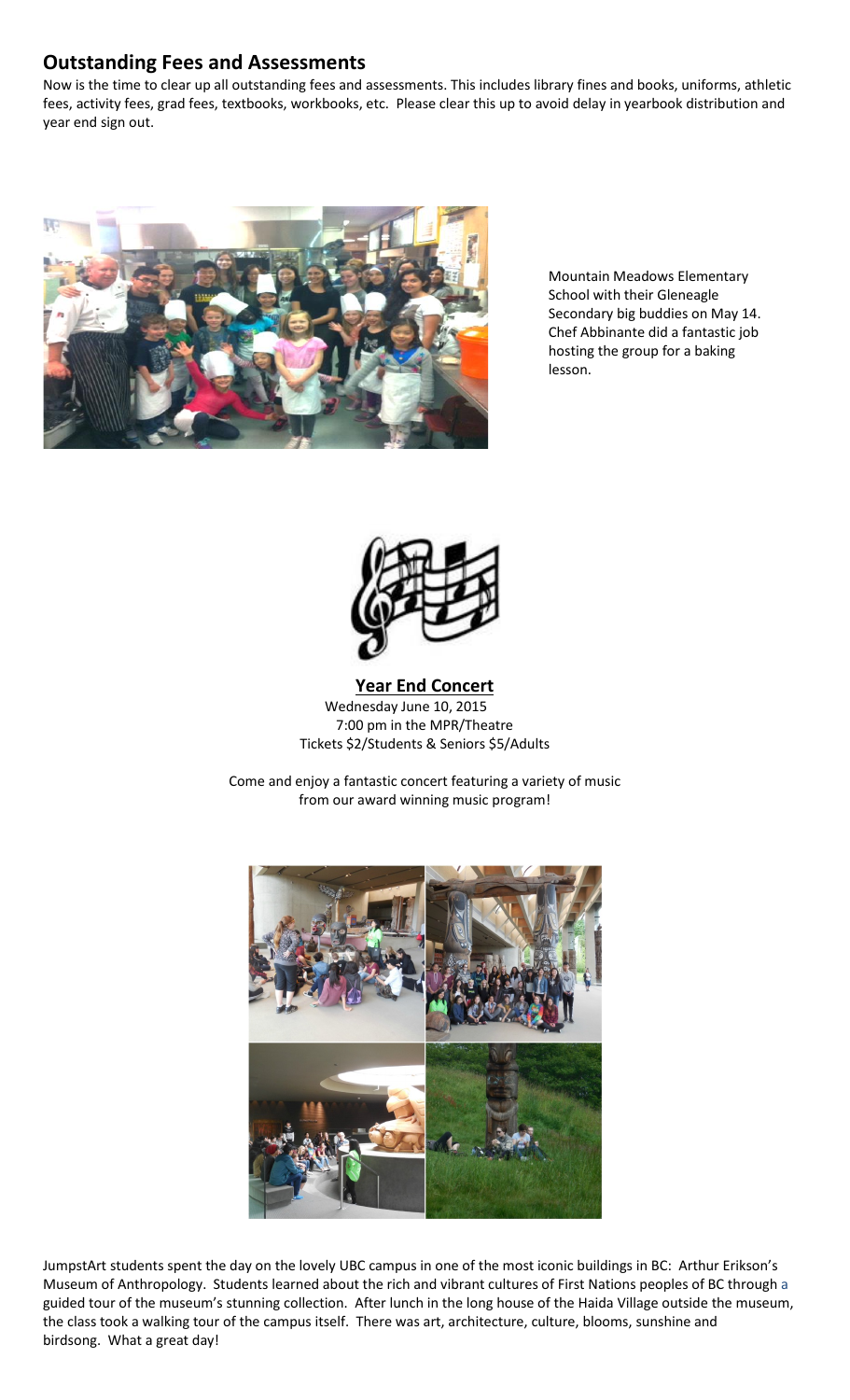

**Presents**

# **Tackling Youth Crime: What**

# **Can Parents Do?**

# **A Free informative Session**

**7 pm – 8:30 pm 7 pm – 8:30 pm Wednesday June 3, 2015 Thursday June 4, 2015 Council Chambers OR School Library Coquitlam City Hall New Westminster Secondary 3000 Guildford Way, Coquitlam 835 8th Street, New Westminster**

**No registration required**

Many parents struggle with what to do to prevent or divert youth away from crime. They often feel alone in **tackling this issue. This forum provides a venue to gather information.**

# **Speaker: Gurinder Mann, M.A.**



**Gurinder Mann is the Executive Director of CERA Society. CERA is committed to working toward greater public justice, safety and community relationships with programs that intervene to assist youth involved with the law. Gurinder has considerable experience in the field, and has represented CERA on numerous committees and panels on justice and crime prevention.**

**For more information on CERA, please vi[sit www.cerasociety.org](http://www.cerasociety.org/)**